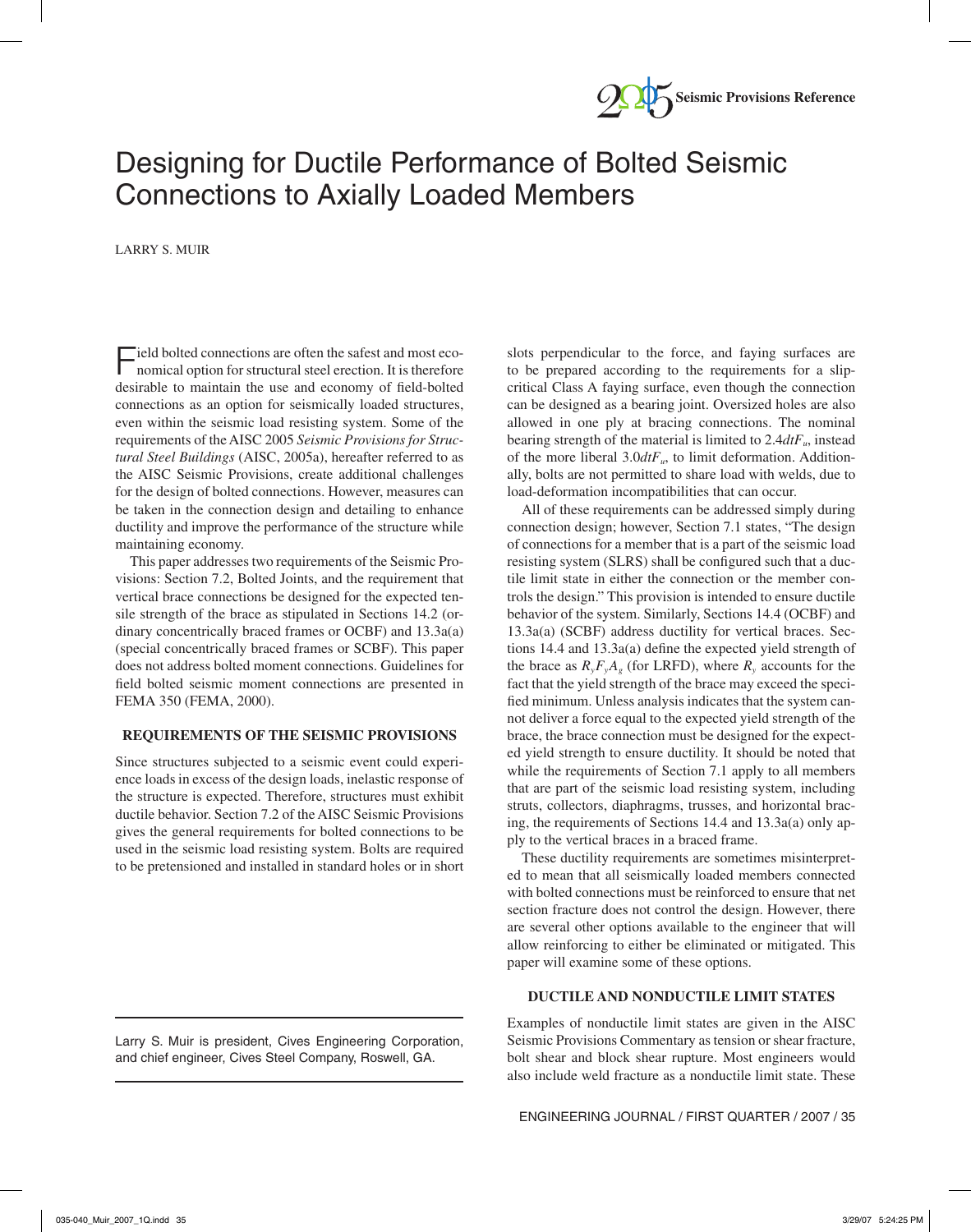

limit states are undesirable in seismic design because they can lead to sudden separation of the connection, with little associated deformation to absorb energy from the seismic event.

Examples of ductile limit states are given as tension yielding and bearing deformation. Shear yielding can also be viewed as a ductile limit state. Although buckling might be interpreted as a nonductile limit state, given the possibility of a sudden failure, the AISC Seismic Provisions treat it as a ductile limit state, since the formation of plastic hinges in the buckled member can absorb seismic energy. Buckling can therefore be considered a ductile limit state as long as the connection can accommodate the inelastic rotations associated with the post-buckling deformations of the member. For gussets that connect vertical bracing, a 2*t* bend line is provided to accommodate these large rotations. Such practices are probably advisable for connections to other members in the seismic load resisting system where buckling is a consideration.

# **DESIGN OF SEISMIC CONNECTIONS NOT PART OF A MOMENT OR BRACED FRAME**

As stated previously, members that are part of the seismic load resisting system, but not part of a braced or moment frame, must be proportioned so that a ductile limit state governs the design, but they are not required to be designed for the expected strength of the member. Often connections can be configured such that a ductile limit state in the connection rather than in the member controls the strength of the system. In this way the connection does not have to be designed to resist the full tensile strength of the member, as is sometimes believed necessary. As an example we will look at the simple case of a W14 $\times$ 68 strut designed for ( $\pm$  300 kips) using load and resistance factor design. The connection shown in Figure 1 will be governed by a ductile limit state under both compression (301 kips buckling strength) and tension (337 kips plate yielding strength). Referenced sections in the example pertain to the 2005 AISC *Specification for Structural Steel Buildings* (AISC, 2005b).



*Fig. 1. Connection for W1468 strut.*

The limit states for this connection are:

Member Net Section Fracture Capacity (Section D2)

$$
\phi P_{mf} = 0.75 F_u U A_n = 0.75(65)(0.845) [20.0 - 3(1)(0.415)]
$$
  
= 773 kips

where

$$
\overline{x} = \frac{\left(\frac{t_w}{2}\right)(d)\left(\frac{t_w}{4}\right) + 2\left(\frac{b_f - t_w}{2}\right)(t_f)\left(\frac{t_w}{2} + \frac{b_f - t_w}{4}\right)}{\left(\frac{t_w}{2}\right)(d) + 2\left(\frac{b_f - t_w}{2}\right)(t_f)}
$$
\n
$$
= \frac{\left(\frac{0.415}{2}\right)(14)\left(\frac{0.415}{4}\right)}{\left(\frac{0.415}{2}\right)(14) + 2\left(\frac{10 - 0.415}{2}\right)(0.720)}
$$
\n
$$
+ \frac{2\left(\frac{10 - 0.415}{2}\right)(0.720)\left(\frac{0.415}{2} + \frac{10 - 0.415}{4}\right)}{\left(\frac{0.415}{2}\right)(14) + 2\left(\frac{10 - 0.415}{2}\right)(0.720)}
$$
\n= 1.86 in.

$$
U = 1 - \frac{\overline{x}}{l} = 1 - \frac{1.86}{12} = 0.845
$$

Member Block Shear (Section J4.3)

$$
A_{\rm gv} = 2(15)(0.415) = 12.5
$$
  
\n
$$
A_{\rm mv} = 2[15 - 2.5(1)](0.415) = 10.4
$$
  
\n
$$
A_{\rm nt} = [6 - 2(1)](0.415) = 1.66
$$

$$
\phi P_{bsm} = 0.75[0.6F_u A_{nv} + U_{bs}F_u A_{nt}]
$$
  
\n
$$
\leq 0.75[0.6F_y A_{gv} + U_{bs}F_u A_{nt}]
$$
  
\n
$$
= 0.75[0.6(65)(10.4) + (1.00)(65)(1.66)]
$$
  
\n
$$
\leq 0.75[0.6(50)(12.5) + (1.00)(65)(1.66)]
$$
  
\n
$$
= 385 \leq 362 \text{ kips}
$$

Therefore,  $\phi P_{bsm} = 362$  kips

Plate Yielding (Section D2)

$$
\phi P_{py} = 0.9F_y d_p t_p = 0.9(50)(7.5)(1.0) = 337 \text{ kips}
$$

Plate Net Section Fracture (Section D2)

$$
\Phi P_{pf} = 0.75 F_u t_p (d_p - 3d_h) = 0.75(65)(1.0)[10 - 3(1.0)]
$$
  
= 341 kips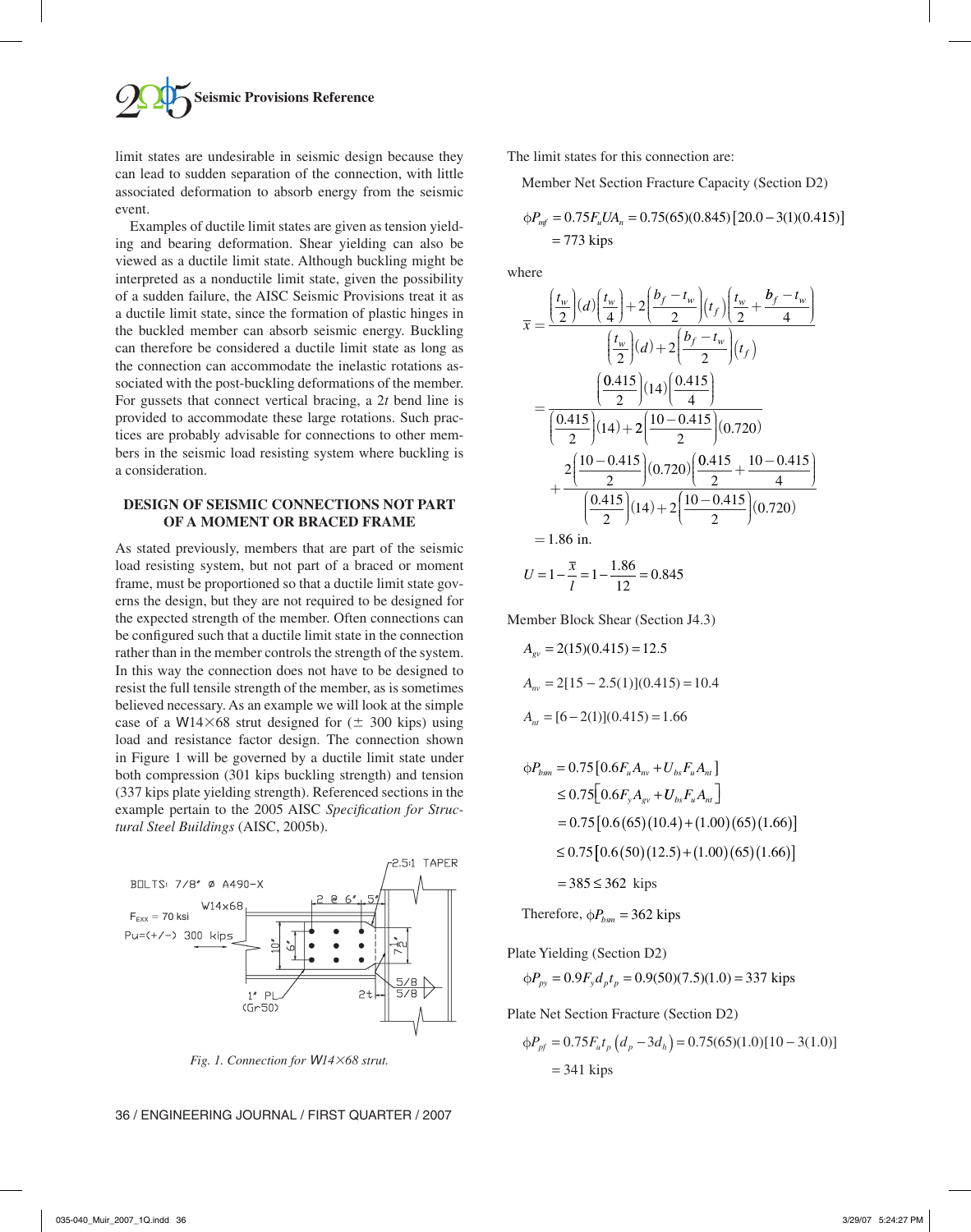Plate Buckling (Section E3)

$$
\frac{kl}{r} = \frac{1.2(5)\sqrt{12}}{1} = 20.8
$$
  
\n
$$
\Rightarrow \phi F_{cr} = 43.6 \text{ ks} \Rightarrow \phi P_{cr} = \phi F_{cr} A_g = 327 \text{ kips}
$$

Weld Strength [AISC *Steel Construction Manual,* pg. 8-8 (AISC, 2005c)] (note that a 1.5 factor is applied to account for transverse loading of the weld)

$$
\phi P_w = 2(1.5)(10)(1.392)(7.5) = 313 \text{ kips}
$$

Bolt Strength (AISC *Steel Construction Manual,* Table 7-1, single shear)

$$
\phi P_b = 9(33.8) = 304
$$
 kips

In this example, the edge distance and horizontal bolt spacing used were such that the beam web block shear capacity did not control, and instead the ductile failure modes of the plate governed the capacity of the system. Other detailing practices were also incorporated in order to enhance ductile performance. The length of reduced plate width is set equal to twice the plate thickness. This provides for ductility in two ways. First, it provides a bend line to allow for post-buckling inelastic deformations of the main member. Second, it provides a tensile yield zone away from the weld. It has been shown that triaxial stresses develop local to the weld, which can lead to a brittle failure unless it is protected by an unrestrained yield zone (Blodgett, 1992, 1995). A length equal to the dimension across which plastic shear is to occur is sufficient to provide ductility in the connection. The 2*t* dimension is sufficient to allow ductile yielding to occur. Another advisable practice is to provide a gradual transition between the differing plate widths to minimize stress concentrations (Driscoll and Beedle, 1982). In the case shown, a 2.5:1 bevel is provided at the transition. This transition is consistent with the work of Driscoll and AWS D1.1. Another measure that has been shown to lessen stress concentrations and therefore increase ductility is to form a radius at the transition. In general, more gradual and smoother transitions will provide increased ductility. Until further guidance is provided by the governing specifications, the detailing requirements are a matter of engineering judgment. Similar measures can be applied to the design of horizontal bracing and trusses to cause the ductile failure to occur in the gusset plate.



# **DESIGN OF CONNECTIONS TO ASTM A992 BRACES WITHIN A SEISMICALLY LOADED BRACED FRAME**

Connections to braces within a seismically loaded braced frame must be designed for the expected strength of the brace,  $R_vF_vA_v$ , and must also satisfy the ductility requirements of AISC Seismic Provisions Section 7.1. It may at first appear impossible to put holes in a member and still satisfy the  $R_vF_vA_g$  requirements, since the expected strength of the member exceeds the nominal gross design strength of the brace. However, the AISC Seismic Provisions allow a similar increase in the tensile strength of the material, *Rt*. For ASTM A992 material,  $R_t = 1.1$ . From this, the ductility requirement becomes

$$
0.75R_{t}F_{u}(x)A_{g} \ge 0.9R_{y}F_{y}A_{g}
$$

where

 $x =$  ratio of the net area to the gross area

For A992 steel, where  $R_v = R_t$ , x is found to be  $[(0.90)(50)]/$  $[(0.75)(65)] = 0.923$ . Therefore, in cases where the net-togross area ratio is greater than 0.923, no reinforcing of the main member will be required.

Using a reliability analysis, similar to that used as the basis of Load and Resistance Factor Design (LRFD), a slightly smaller value of  $x$  can be justified. The Commentary to the AISC *Specifi cation for Structural Steel Buildings* (AISC, 2005b) indicates that the target reliability index, β*,* against fracture is 4.0.

The reliability index can be found as follows

$$
\beta = \frac{\ln(R_m / Q_m)}{\sqrt{V_R^2 + V_Q^2}}
$$

Since LRFD is a reliability method, based on statistical data, the determination of β can be based on statistical data collected by the University of Minnesota for the Structural Shape Producers Council. From these data we find values for the required strength,  $Q_m$ , the resistance,  $R_m$ , and the coefficient of variation, *COV*, as follows:

$$
Q_m = F_y A_g
$$

$$
R_m = \frac{F_y}{0.77} (x) A_g
$$

$$
COV = 0.038
$$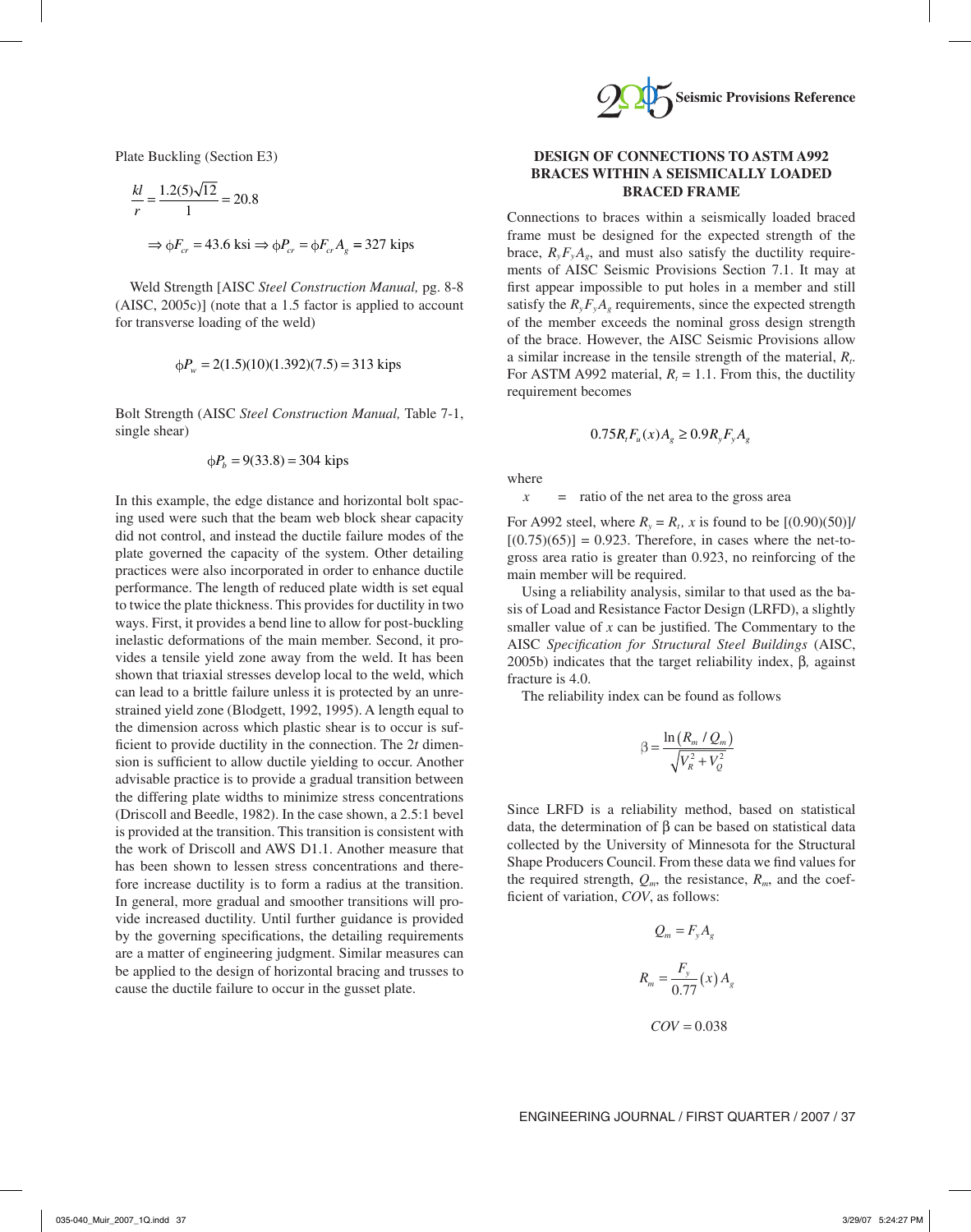

where  $x$  is the ratio of the net area to the gross area, and  $0.77$ and 0.038 are the mean and *COV* of the yield-to–tensile strength ratio for web only data obtained in the study.

Substituting these values and solving for  $\beta = 4.0$ , we obtain a value of 0.896 for *x*. If we were to use 0.76 and 0.040, the mean and *COV* of the yield-to-tensile strength ratio for flange-only data obtained in the University of Minnesota study, we obtain a value of 0.892 for *x*. Since 20,003 flange samples were tested and 4,925 web samples were tested, taking a weighted average gives a value of 0.893 for *x*. Therefore, in cases where the net-to-gross area ratio is greater than 0.893, no reinforcing of the main member will be required. This approach allows a greater spread between the net area and the gross area than the AISC Seismic Provisions. Given the large number of samples (24,928) and the nearly normal distribution of the data, the reliability analysis is well-suited to the problem.

We will use the case of an ASTM A992 W14 $\times$ 90 brace as an example:

The expected strength of the member for connection design is

$$
P_u = R_y F_y A_g = 1.1(50)(26.5) = 1,460
$$
 kips

The force taken through the flanges of the brace is calculated as

$$
F_f = P_u \left( \frac{A_f}{A_g} \right) = 1,460 \left[ \frac{(14.5)(0.71)}{26.5} \right] = 567 \text{ k}
$$

The force taken through the web of the brace is calculated as

$$
F_w = P_u - 2F_f = 1,460 - (2)(567) = 326
$$
 kips

Assuming  $\frac{7}{8}$ -in. A490-X bolts in single shear, the number of bolts required in the flange is

$$
n = \frac{F_f}{\phi r_v} = \frac{567}{33.8} = 16.8 \text{ or } 9 \text{ rows of } 2 \text{ columns per flange}
$$

Assuming bolts in double shear, the number of bolts required in the web is

$$
n = \frac{F_w}{2\phi r_v} = \frac{326}{(2)(33.8)} = 4.82 \text{ or } 2 \text{ columns of } 3 \text{ rows}
$$

The member is therefore configured as shown.



At the first set of holes (furthest from the support), the ratio of net-to-gross area is

$$
x = \left(\frac{A_n}{A_g}\right) = 1 - \left(\frac{d_h t_f n}{A_g}\right) = 1 - \left[\frac{(1)(0.71)4}{26.5}\right] = 0.893
$$

Therefore, the net section is okay, although it would not be okay per the AISC Seismic Provisions.

At the section with all the holes taken out, a portion of the load has been transferred out of the member and into the connection. Assuming each bolt resists an equal share of the load, the load remaining in the strut is

$$
P_u = P_{tot} \left( \frac{n_s}{n_{tot}} \right) = 1,460 \left( \frac{28}{48} \right) = 852 \text{ kips}
$$

where

- $n_s$  = the number of bolts before the change in net section
- $n_{tot}$  = the number of bolts times the number of shear planes per bolt in the connection

The net section check then becomes

$$
x = \frac{A_n}{A_g} = 1 - \frac{d_h t_f n + d_h t_w n}{A_g} = 1 - \frac{(1)(0.71)4 + (1)(0.44)3}{26.5}
$$

$$
= 0.843 > 0.893 \left(\frac{28}{48}\right) = 0.521
$$

Therefore, the net section is okay.